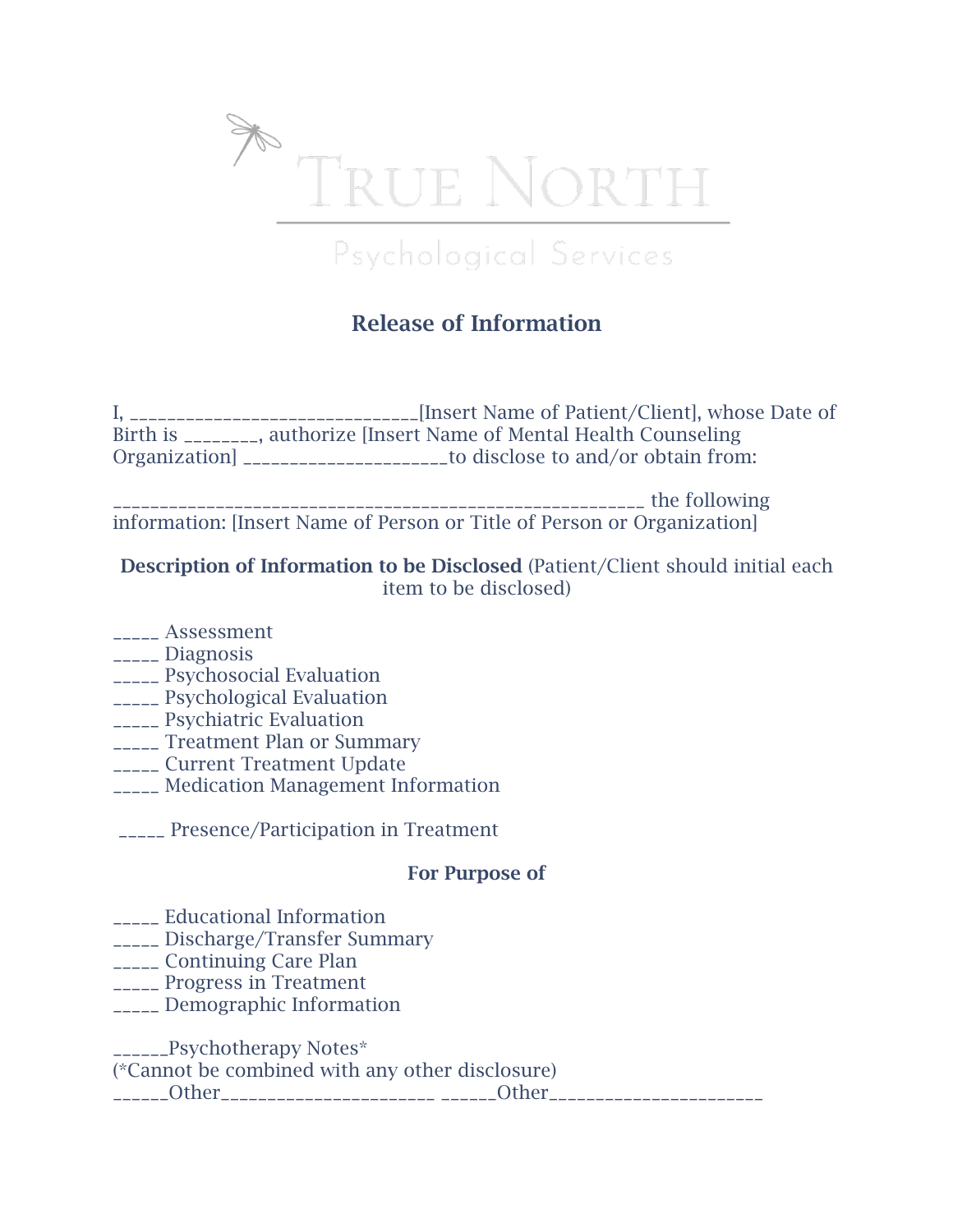This information may be used or disclosed in connection with mental health treatment, payment, or healthcare operations.

If the purpose is other than as specified above, please specify:

#### **Revocation**

I understand that I have a right to revoke this authorization, in writing, at any time by sending written notification to [Insert Name] at [Insert Contact Information]. I further understand that a revocation of the authorization is not effective to the extent that action has been taken in reliance on the authorization.

# Expiration

Unless sooner revoked, this authorization expires on the following date:  $\frac{1}{2}$  as otherwise indicated:

\_\_\_\_\_\_\_\_\_\_\_\_\_\_\_\_\_\_\_\_\_\_\_\_\_\_\_\_\_\_\_\_\_\_\_\_\_\_\_\_\_\_\_\_\_\_\_\_\_\_\_\_\_\_\_\_\_\_\_\_\_\_\_\_\_\_

# Form of Disclosure

Unless you have specifically requested in writing that the disclosure be made in a certain format, we reserve the right to disclose information as permitted by this authorization in any manner that we deem to be appropriate and consistent with applicable law, including, but not limited to, verbally, in paper format or electronically.